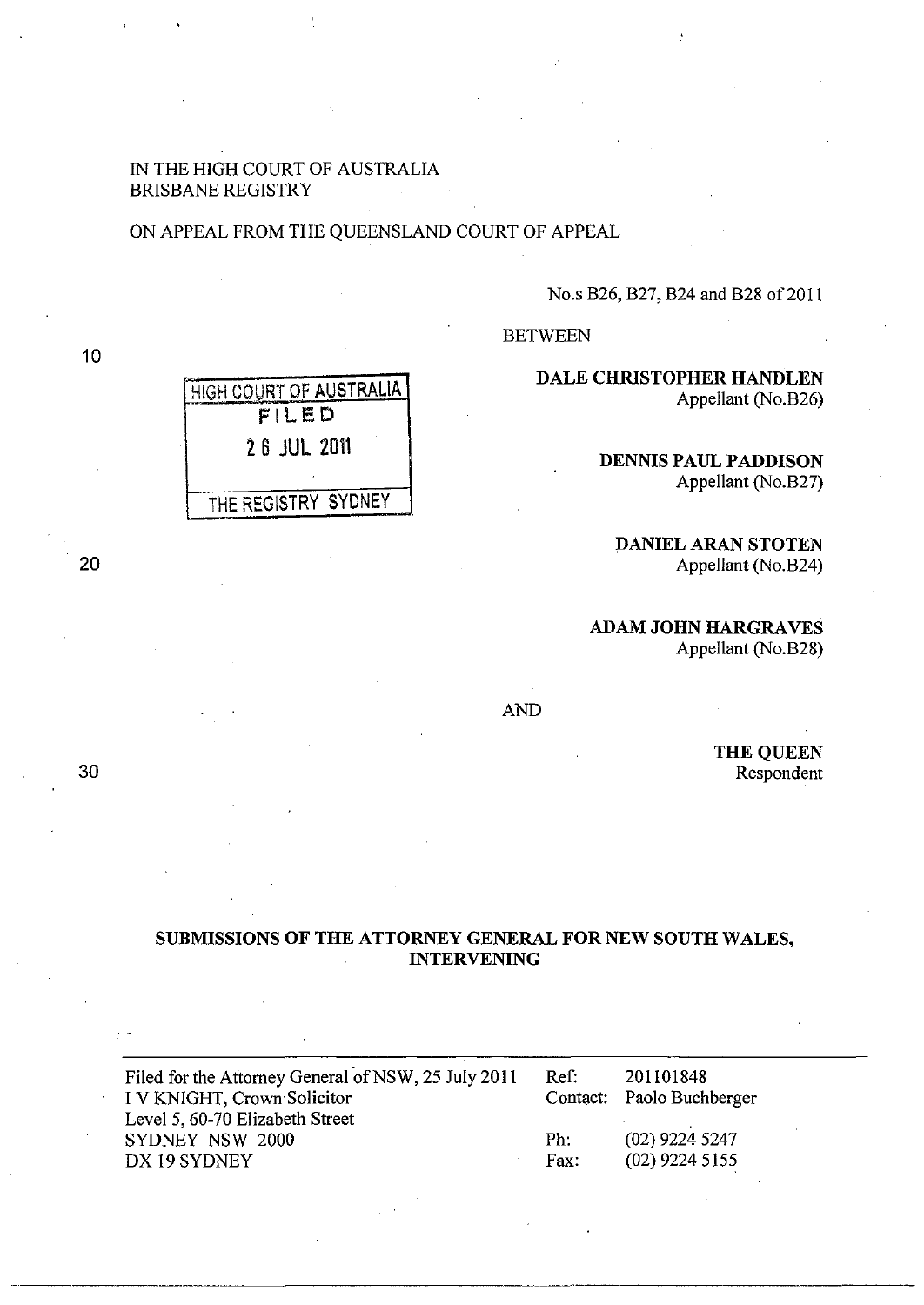## Part I: Publication of Submissions

I. The submissions are in a form suitable for publication on the internet.

#### Parts II and III: Intervention

2. The Attorney General of NSW ("NSW") intervenes in all four of these matters pursuant to s.78A of the Judiciary Act 1903, doing so in support of the Respondent in each matter in relation to the constitutional issue raised. NSW does not seek to be heard on the other issues in the appeals.

#### Part IV: Applicable provisions

3. The relevant provisions at issue in these cases are accurately set out in the written submissions of the parties.

### Part V: Argument

- 4. The issue raised by the Appellants is whether the nature of the legal error identified by the Queensland Court of Appeal in each case is such that there has been no "trial by jury" as required by s.80 of the Commonwealth Constitution, such that the proviso in s.668E(lA) of the Criminal Code (Qld) is not picked up by s.68 of the Judiciary Act. The relevant errors were:
	- (a) in Handlen/Paddison, a failure properly to direct the jury as to the nature of the offence, reflecting an error made by the Crown;
	- (b) , in Stoten/Hargraves, a misdirection, inconsistent with the principle in Robinson v The Queen (No.2) (1991) 180 CLR 531, going in effect to the scrutiny to be applied to the evidence of the accused.
- 5. NSW submits that there is no inconsistency with the requirements of s.80:

20

10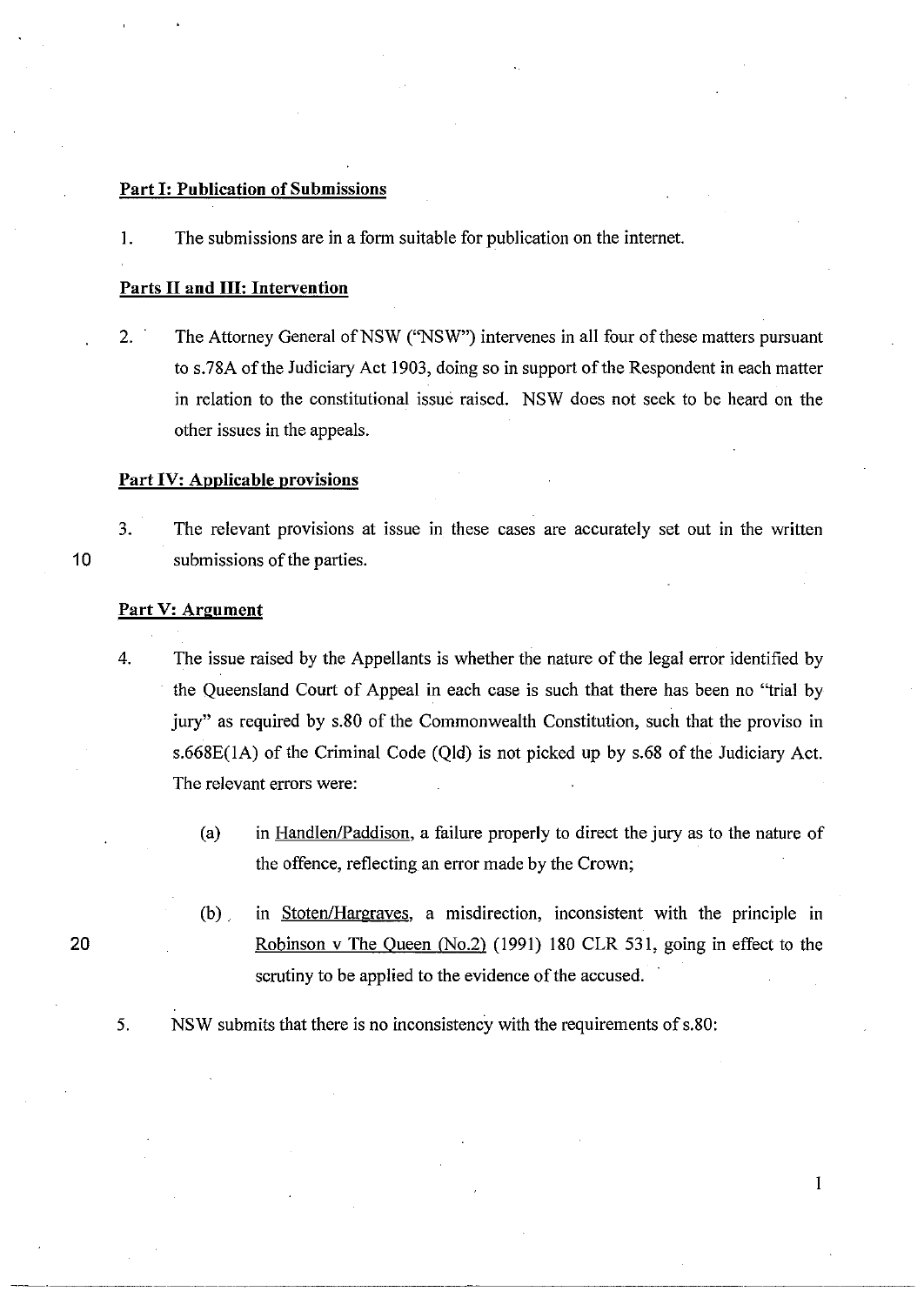- (a) The requirement of trial by jury is not unqualified, and the proviso is in a sense merely a qualification on an accused's right to appeal, which is itself a qualification on the requirement of jury trial;
- (b) The proviso is sufficiently broad and flexible as to accommodate any constitutional imperatives;
- (c) The existence and application of the proviso is not inconsistent with the historical notion of trial by jury as at Federation; and
- (d) The Appellants' arguments emphasise form over substance.
- 6. It is convenient to begin by identifying the nature of the Appellants' arguments.

# 10 **Arguments of the Appellants**

.. \_\_ . \_\_ .\_ ... -------

- 7. The arguments of the Appellants in effect reject the possible application of the proviso at all in federal prosecutions on indictment.
- 8. In the Handlen appeal the Appellant's argument appears to involve the following elements (and the arguments made in the **Paddison** matter are relevantly identical):
	- (a) A jury in a federal indictable matter "must deliver a proper verdict on the charge" (subs [20(i)]).
	- (b) The word "offence" in s.80 refers to the alleged' breach of federal criminal law (at [22]).
	- (c) The jury in the matter in this case "was never squarely asked" to decide the elements of the offence in correct terms relating to accessorial liability (subs [36]).
	- (d) The "situation is no different from that in  $Andrews$  v The Queen  $[(1968) 126$ CLR 198 at 207], where this Court described the failure of the trial judge properly to instruct the jury as to the matters in which the indictment gave rise as denying 'the very fundamentals of a criminal trial'" (subs [37]).

20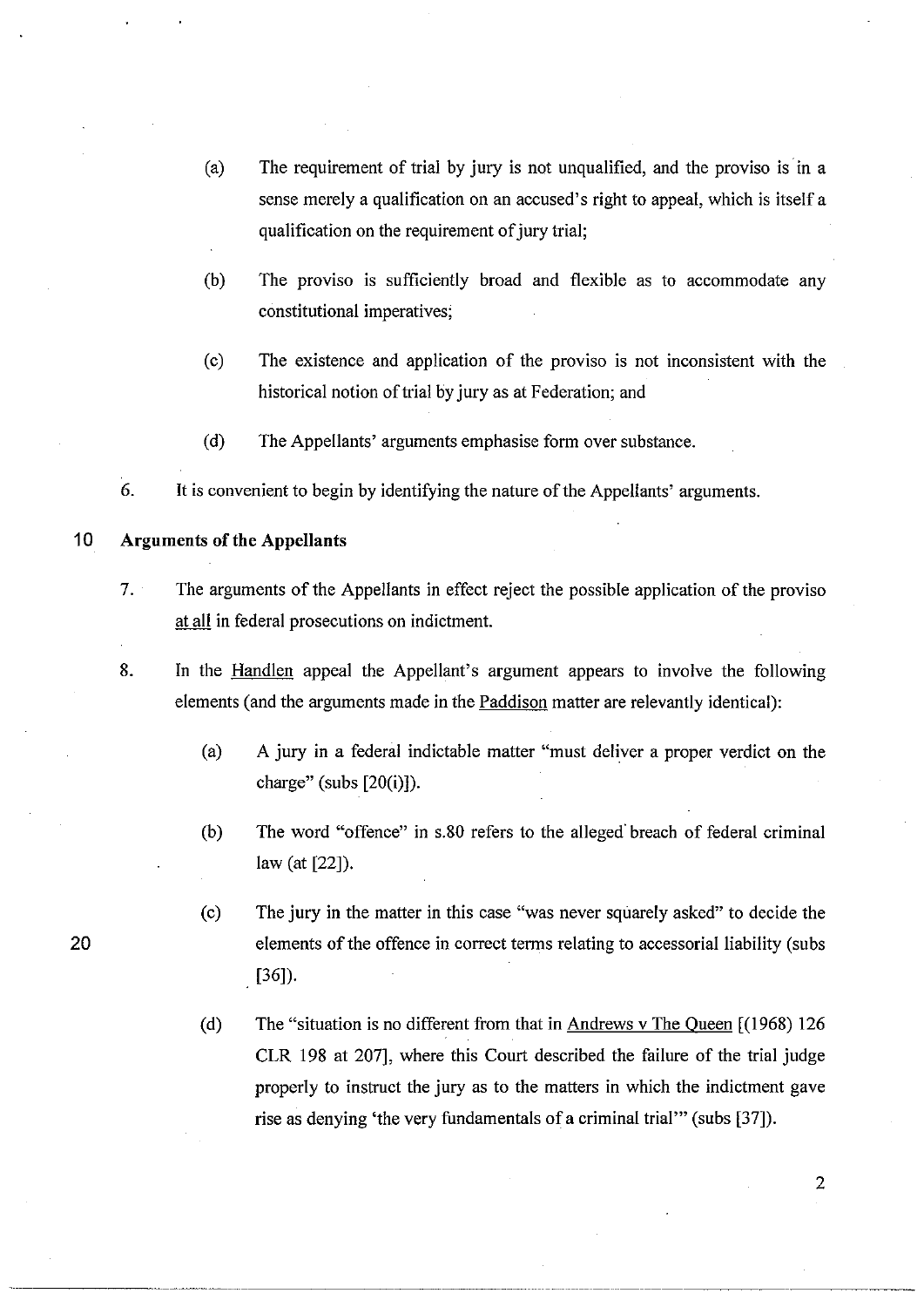- 9. Given that this Court held the proviso not to be satisfied in Andrews, it is difficult to see what the constitutional arguments of the Appellant add to arguments as to whether or not the proviso was satisfied. As Holmes JA stated at [76] (AB 1544), it is not evident "that the appellants' reformulation of their argument in constitutional terms advances matters". The Appellant in Handlen proposes no alternative criterion or criteria as to what might be required by the elements of s.80, other than to assert that the jury must be correctly directed as to the elements of the relevant offence. It appears implicit in the submissions that any error in directing on this issue by the trial judge would lead to the appeal being upheld, regardless of the materiality of the error. This argument thus involves a return to a variant of the Exchequer Rule, at least insofar as any error is made in relation to directions on the elements of an offence.
- 10. In the Stoten appeal, the Appellant asserts a right to "a trial free from legal error" (subs at [80], see also at [69] and  $(3(a))$ . The Appellant in that case thus appears to support reversion to a very broad form of the Exchequer Rule, being one in which, it seems, any legal error made in the conduct of the trial  $-$  whether relating to admissibility of evidence, directions, or any other aspect of the trial  $-$  must lead to the appeal being upheld, regardless of the significance of the error.
- 11. In the Hargraves matter the net effect of the argument is the same. The Appellant suggests at [18]-[19] that insofar as Weiss v The Queen (2005) 224 CLR 300 requires an appellate court to satisfy itself of guilt beyond reasonable doubt then that is inconsistent with the requirements of s.80. In particular, it appears to be argued that insofar as any issue of credit arises (particularly of the accused, but not seemingly limited to this) then an appellate court has no role to play in making an assessment on that issue (see at [25]). Further, an appellate court cannot exercise any power that was "not properly available to the trial judge within the trial by jury itself' (at [26]). An accused was entitled to "the voice of the collective body of a properly instructed jury" (at [22]).
	- 12. The Appellant seeks to distinguish its position from the Exchequer Rule by stating that "the issue of basic factual deliberation (especially on notions of credibility) was a matter that was required to be submitted for the consideration and verdict of the jury, and it is

10

20

30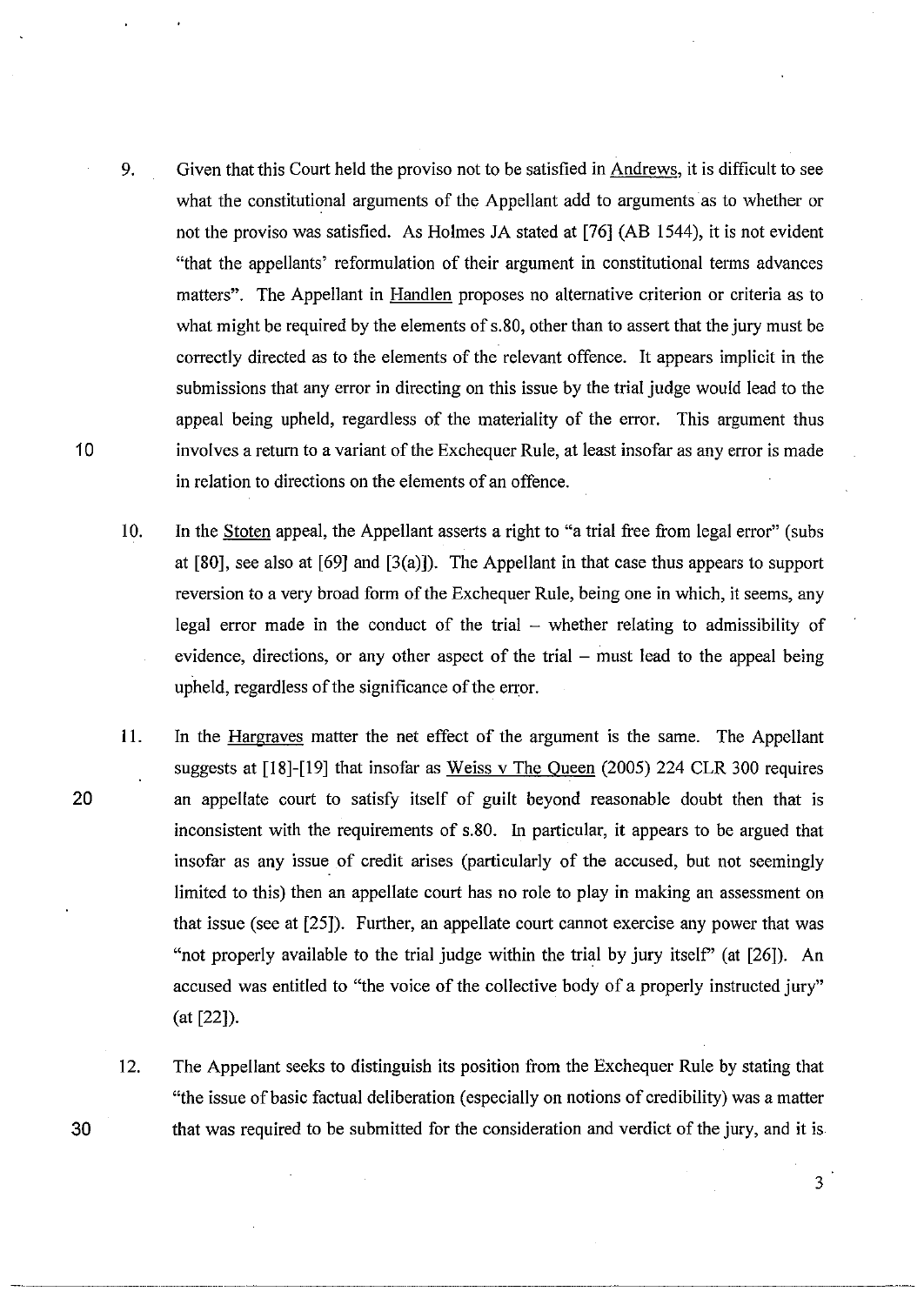that which was entrenched in section 80" (at [32]). Yet the Appellant's reference at [22] to "the voice of the collective body of a properly instructed jury" indicates that, in truth, the Appellant in this case is arguing for much the same position as in Stoten, namely a right to a jury trial free from legal error. Further, it will commonly be the case that wrongly admitted evidence, say, might have affected the jury's view of the accused: Weiss at [36]. Underlying the submission of the Appellant in Hargraves is, at least, the second of the considerations referred to in Weiss at [26] as seen to be supporting the Exchequer Rule, namely that "the judicial consideration of the weight of all the evidence, as a motive for refusing a new trial, would be the usurpation of the jury's function".

10

13. The intended effect of introduction of the proviso was, at the least, to overcome the Exchequer Rule. The effect of the arguments of the Appellants is to revert to something like  $-$  and seemingly broader than  $-$  that Rule.

### Analysis

- 14. Section 80 provides that "The trial on indictment of any offence against any law of the Commonwealth shall be by jury...". For relevant offences it thus requires, on its face, trial by jury. Yet that requirement does not mean that all aspects of a federal trial on indictment are to be determined by the jury. It is the presiding judge who determines issues of law. It is the judge who determines admissibility of evidence, even though that issue may depend upon matters of fact. The judge may give directions to the jury. The jury acts "under the guidance of a Judge": Huddart, Parker & Co Pty Ltd v Moorehead  $(1909)$  8 CLR 330 at 375. The judge may even direct a verdict.
- 15. The question whether any such qualification on "trial by jury" is valid is answered by asking if the provision in question offends the essential requirements of the constitutional notion of trial by jury, which question itself is to be answered taking account of the objectives that the institution advances or achieves, and allowing for its constant evolution: Brownlee v The Queen (2001) 207 CLR 278 at  $[54]$ ; Ng v The Queen (2003) 217 CLR 521 at [9]. The proviso does not fail this test.

4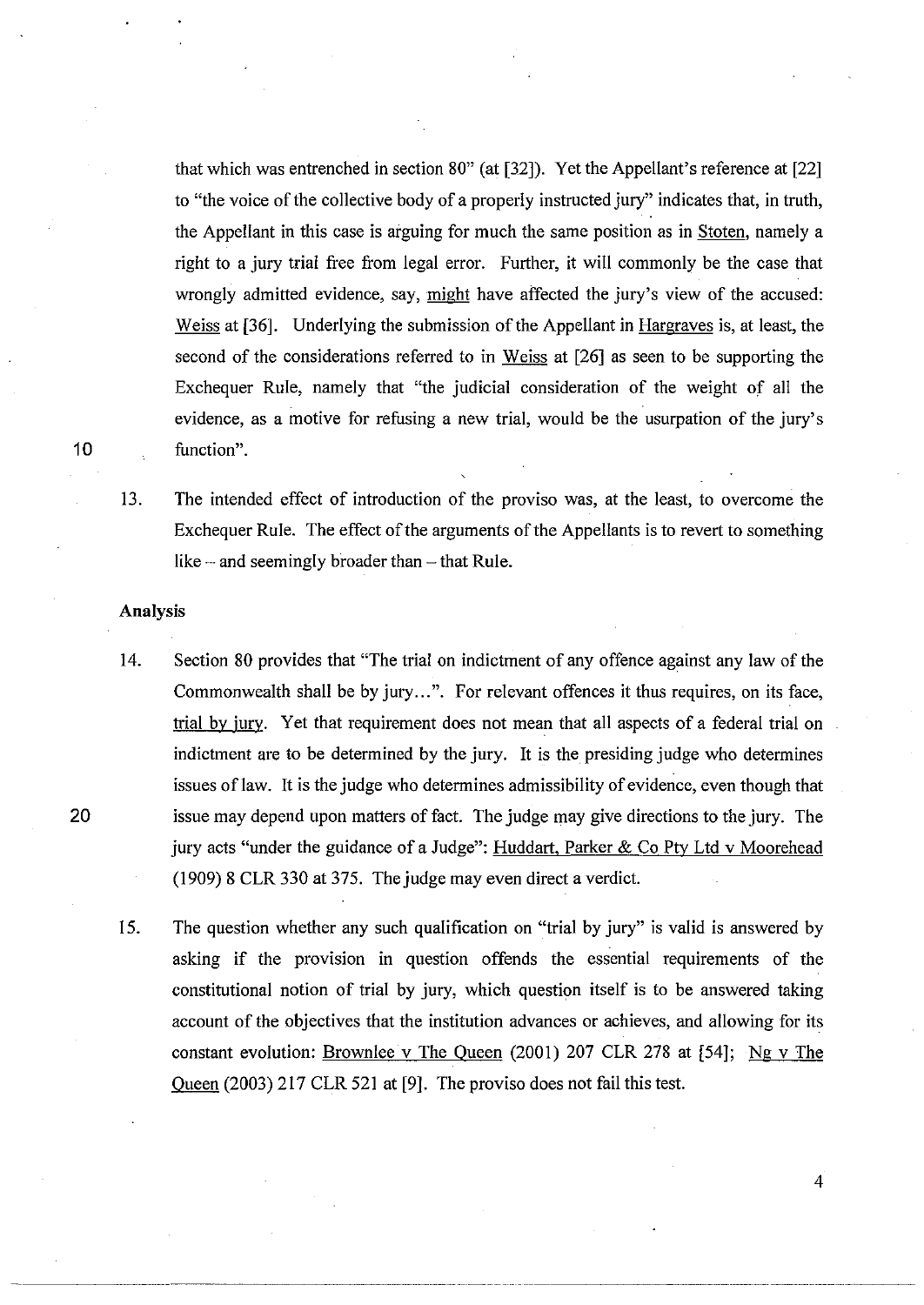- 16. First, it is necessary properly to identify the character of the proviso. One of the further qualifications of the notion of "trial by jury" is the provision for appeal: note Weiss at [30]. The requirement of a jury manifests "the ordinary entitlement of an accused person to have serious criminal charges decided in the first instance by a jury" (Weiss at [38]). The right to appeal is a statutory creation: noted eg Lacey v Attorney-General (QlQ} (20 **11)** 85 ALJR 508 at [8]. It is a right which exists generally to the benefit of defendants, enabling them to challenge convictions (and sentences), including on grounds such as that "the verdict of the jury should be set aside on the ground that it is unreasonable, or can not be supported having regard to the evidence" (to quote s.668E(1) of the Criminal Code (Qld)).
- 17. The proviso is a qualification to this qualification it is a qualification on the accused's right of appeal, which is itself a qualification on the requirement of a jury trial. It is an incident of the appeal process. The submission by the Appellant in Hargraves at  $[26]$ that it is inconsistent with s.80 "for the appellate court to exercise any power not properly available to the trial judge within the trial by jury itself" is thus misplaced. The logic of that argument undermines appeals altogether.
- 18. That there may be qualifications on such a right of appeal is neither inherently unreasonable nor offensive to the Constitution. The proviso is limited in scope and flexible in operation.
- 19. The proviso in s.668E(lA) of the Criminal Code (Qld) is in the standard form. The Court of Appeal, thus, is empowered in its discretion to dismiss an appeal where one or more of the grounds of appeal set out in subsection (I) has been made out only "if it considers that no substantial miscarriage of justice has actually occurred". This Court emphasised in Weiss at [9] (see also [42]) that it is the statutory words, not prior judicial phrases applied in particular cases, which govern application of the proviso. Further, the Court indicated at [44], in effect, that it was necessary but not sufficient that the appeal court itself be satisfied beyond reasonable doubt of the appellant's guilt. The circumstances in which the proviso would not be taken to be satisfied are thus not closed (see at  $[45]$ ) – even if the appeal court is so satisfied, that does not of itself establish that "no substantial miscarriage of justice has actually occurred".

---------\_.\_.\_-\_ .. \_----\_.- -----------

10

20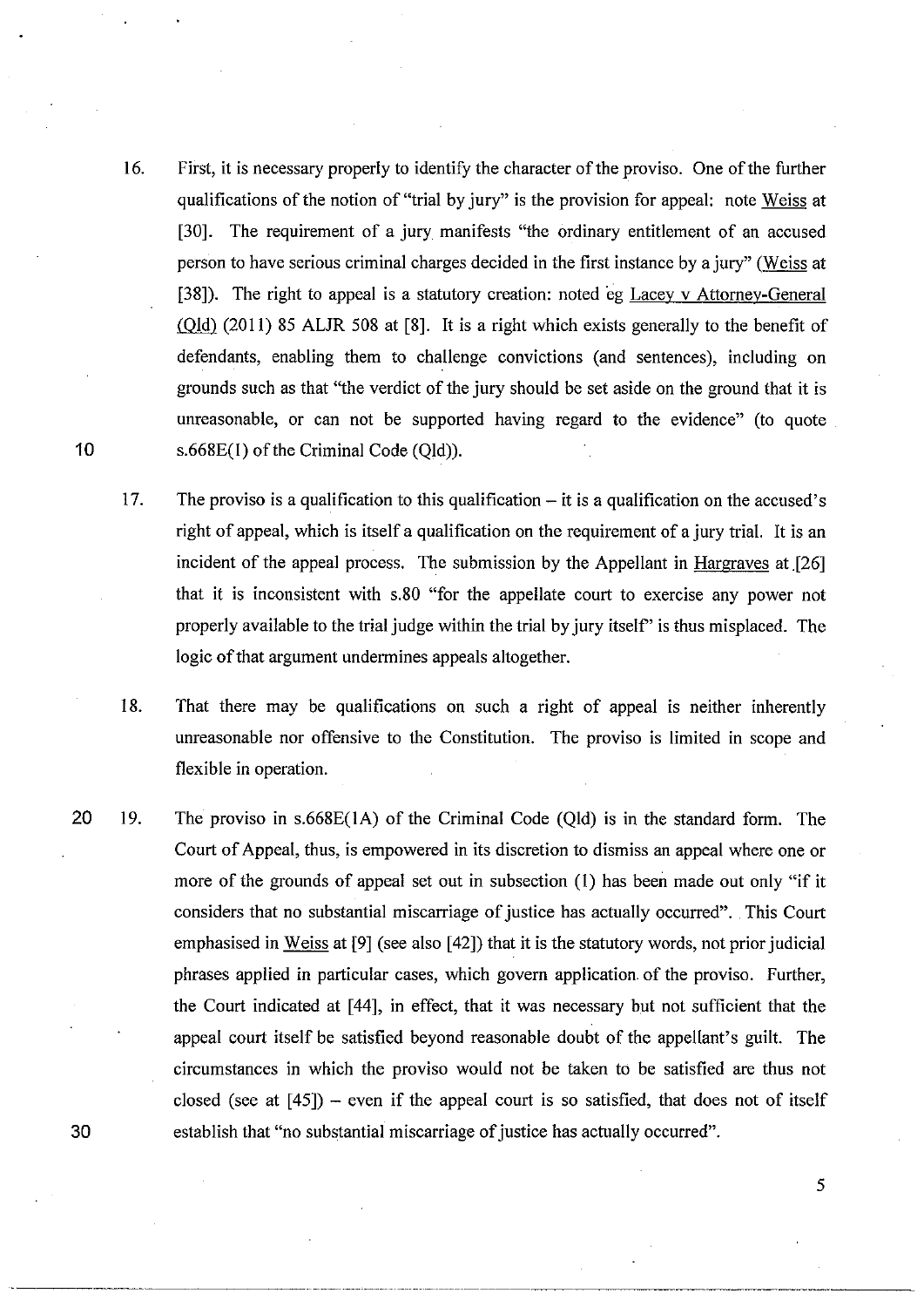- 20. All four Appellants in these cases argue that this criterion in the proviso could not be satisfied in their cases, such that the appeals should not have been dismissed. But each goes further in also arguing that even if the criterion was met, the proviso could not be applied in their cases consistently with s.80 of the Commonwealth Constitution. Necessarily implicit in each appellants' argument, therefore, is the submission that the "no substantial miscarriage of justice has actually occurred" criterion is insufficiently flexible to accommodate the requirements of being consistent with the essential elements of a trial by jury as required by s.80 of the Constitution.
- 21. This argument suffers from an analogous flaw to the argument considered and rejected by this Court in Hogan v Hinch (2011) 275 ALR 408. Just as there the flexible criterion of "public interest" in making the relevant type of suppression order could accommodate relevant constitutional imperatives and did not "impair impermissibly the character of the State courts as independent and impartial tribunals" (see at [80], also [69]), so the phrase employed in the proviso is sufficiently broad and encompassing as to accommodate such requirements of s.80 as apply.
- 22. The proviso, as construed in Weiss, does not conflict with the constitutional requirement. The appeal court is required to satisfy itself that the accused is guilty beyond reasonable doubt. But in so doing it is merely satisfying itself of a verdict already reached, doing so in a way consistent with its role in assessing  $-$  at the request of, and to the benefit of, an accused – whether the verdict of the jury should be set aside (see Weiss at [41]). In so doing the court is required to take account both of the high standard of proof required and its own natural limitations in assessing the evidence *(ibid).* There "will be cases, perhaps many cases, where those natural limitations require the appellate court to conclude that it cannot reach the necessary degree of satisfaction" *(ibid).*
- 23. This role of reviewing the facts is thus a confined one. It does not have the effect of undermining the requirement for a jury trial by allowing some kind of fresh trial removed from the jury process.

10

20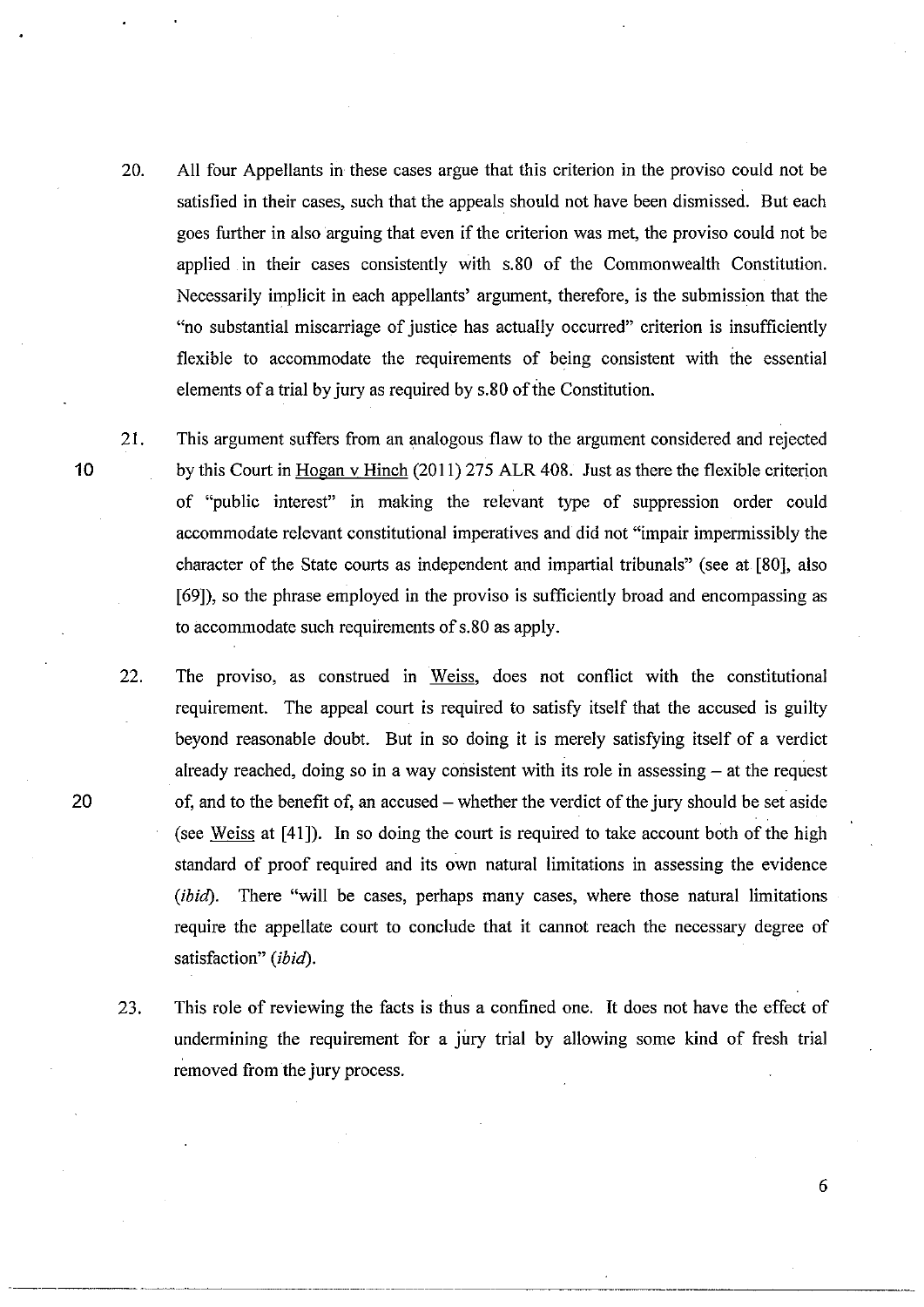- 24. Moreover, as noted, being satisfied on the facts is a necessary .but not sufficient condition for application of the proviso. The decision in  $AK$  v Western Australia (2008) 232 CLR 438 illustrates that the proviso might be held inapplicable in other circumstances, as do many earlier decisions of this Court (see also Weiss at [46]). In Handlen/Paddison, Holmes JA took account at AB 1544 [76]-[77] of the decisions of this Court in Wilde v The Queen (1988) 164 CLR 365 and Krakouer v The Queen (1998) 194 CLR 202. No complaint has been made by the relevant appellants about the fact that her Honour did so.
- 25. This limited qualification on the right of appeal is consistent with the evolving historical notion of trial by jury as it existed at Federation:
	- (a) In the United Kingdom an equivalent of the proviso had been introduced with respect to civil matters in 1848: Weiss at [14].
	- (b) In the same country, the proposed "Criminal Code" of 1880 (which was not enacted) had included a proviso in cI.490(f). This was a predecessor of what was enacted in  $s.4(1)$  of the Criminal Appeal Act 1907 (UK).
	- (c) A proviso in similar terms to the modern form was introduced in NSW in 1883 in s.423 of the Criminal Law (Amendment) Act 1883. This was then re-legislated in s.471 of the Crimes Act 1900 (NSW).
	- (d) In Queensland, s.671 of the Criminal Code 1899 contained an earlier variant of the proviso.
- 26. At the turn of the century, therefore, the notion of qualifying the right of appeal and overturning the Exchequer Rule was emergent. It cannot then be said to be inconsistent with the historical notion.
- 27. The arguments of the appellants in these appeals prioritise matters of form over substance. Section 80 may be seen as a constitutional guarantee. As such, it may be taken to be concerned with issues of substance and practical effect, not mere form: cf Ha vNSW (1997) 189 CLR 465 at 498-9. A similar point was made by Professor Scott,

10